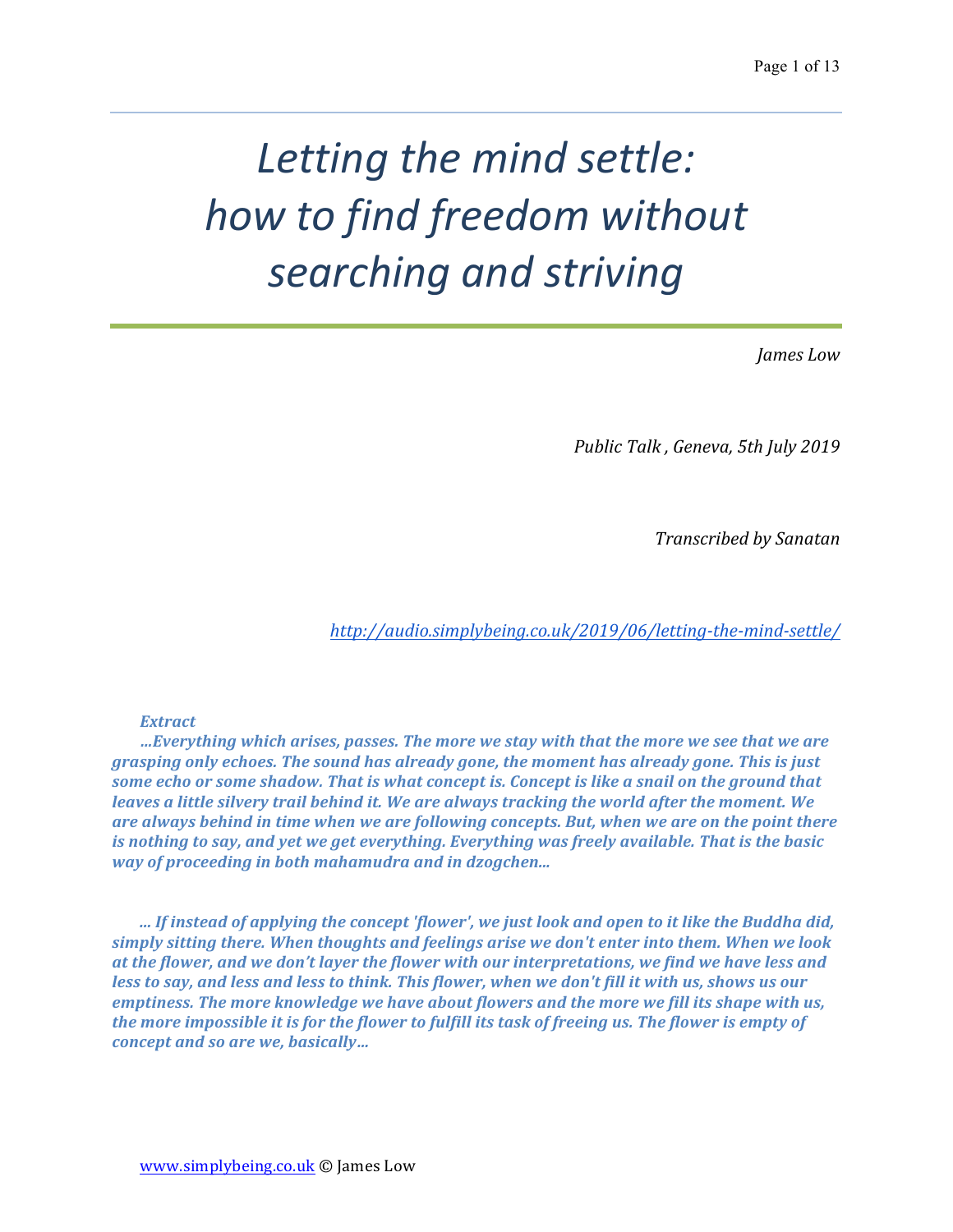## **Contents**

We have time together here this evening to understand something about mahamudra. This evening and over the coming weekend we will be making use of a short text by Maitripa1, a great yogi in the early days in India. Buddhism is full of technical terms and this can sometimes leave us feeling rather stupid when we don't know what they all mean. The mood of mahamudra however is non-technical, so for us this evening simple language is better.

In buddhism, mind is everything. The entire substance of the practice is to understand our own mind. The historical buddha Siddhartha awoke when he understood how the mind functions. Our aim also is such an understanding and it requires nothing more than our own selves to actualize it.

We have a body and we keep our body sitting still while attending to what it offers us. It offers sensation: the movement of the breath, the shifts in posture, and when we are up and moving around we find that our gestures change according to the people we meet. If somebody smiles at us we tend to smile back. We see that our body is part of our response of being in the world with others. So just by observing our body as we move through the course of the day we find that connectivity is how we are.

I may feel that I live inside my skin so that my body seems to be the site of a separation that keeps me in isolation from other people. So, I look out of my eyes; I listen through my ears to that which is other than me. There is 'me' and 'not me'. And 'me' I feel in a particular way, an intimate way. The 'not me' I have to interpret and try to understand, to think about and develop constructs about. But if I actually observe my body it shows very directly that there is no real division between the 'me' and the 'not me'.

The body stays alive by breathing in. The air, that is 'not me', comes into 'me' and when it is inside 'me' it is me and then what is me, this breath in my lungs, the breath which is giving me oxygen into the blood that goes all around my body through the heart and so on, this very intimate me which is my life, is going out of me. So, this movement of 'me'/'not me' is changing all the time. It is the same with drinking and then peeing, eating and then shitting, these are movements of 'not me' into 'me', and then out of "me"/"not-me". We come to see how the divide between what I take to be self and what I take to be other is an interpretation. It is a way in which I make sense of the experience of not knowing what's going on.

I don't know what any of you are thinking. I don't even know what I am going to say next, so in the moment I don't know very much. We can know lots of things, but exactly what will happen here between us we do not know. Our life is some revelation, some showing, some unfolding of the yet-

 

<sup>&</sup>lt;sup>1</sup> This mahamudra text is translated and commented on in Chapter 12 in James' book, *Simply Being.*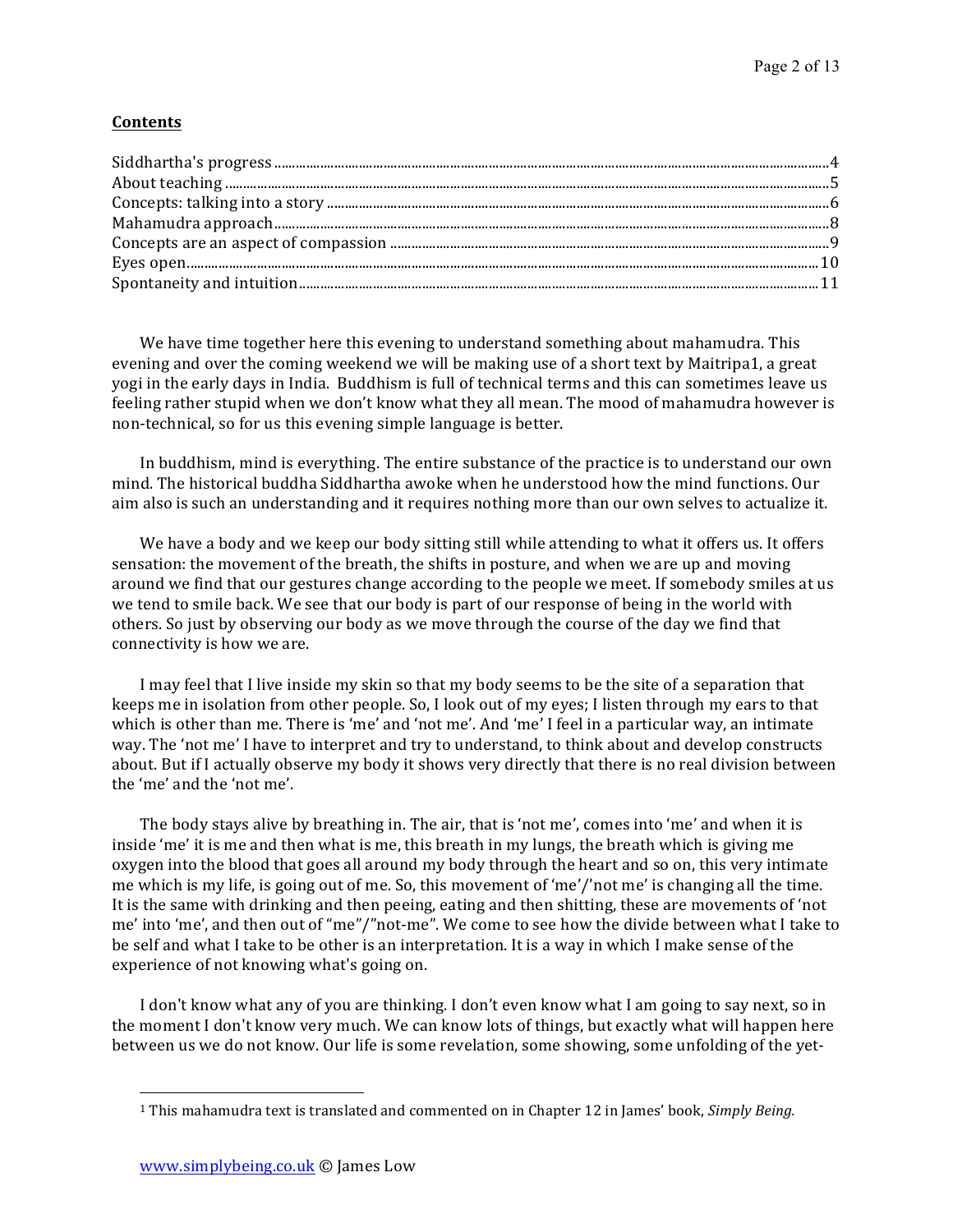to-be. Yet it cannot have that unfolding for each of us unless we are here. Thus we see that our participation is part of the unfolding of the world.

The basic point shared in all the buddhist schools is that when you objectify yourself, when you take yourself to be a thing separate from other things, you are also objectifying everything else, which you conceive as not yourself, as "other". In order for these other objects to function there needs to be a degree of object constancy, that is to say the object cannot change too much otherwise you can't get a handle on it. Just like I am holding myself in place and keeping myself together – "I *am* me, I know who I am" – and on the basis of that I can start to find out who you are. I can learn things about you and can build up an image of you just as I have built up an image of me.

Now, because my image of me has been there for a very long time it feels like my very nature – *"I* am who *I* think *I* am. *I* am who *I* know *I* am." This seems to be as close as the blood in my veins. But if I am who I know I am but I don't know how I will be in the next minute, then it's a strange kind of knowledge, a kind of non-predictive knowledge. The one thing I can predict about myself is that if I don't die, then whoever I am in five minutes' time I will be able to call that person "me". How I will be sitting, how I will be breathing, how I will be feeling, I do not know. But, however that is, it will be me, which is quite strange.

So, the constancy of the object lies in the concept of the object. When you stay close to yourself the phenomenal actuality, the *how-it-isness* of me, is moving and changing. It moves in relation to what's around me. To the temperature, for example, to the time of day, whether I am healthy or unhealthy, who I am with, where I am- all of these are factors that could be said in the ordinary sense to act on me. I am influenced by these factors, but where is the object which is acted on?

Say we have a flower and if we were to bend it at a certain point, the stem would break because it can only take so much pressure. So, we have a flower and because we like flowers we take care of them. We believe we can have some sense of them being an enduring object – *the flowers are here* – and they're here because not too long ago they were cut. There is also some water in the pot through which we deceive the poor flowers into believing they are somehow sort of alive. The water in the pot is a life support machine like in the hospital when you are wired into the bed and they are pumping you. So, these poor plants with artificial life at a certain point think, "This is not *right. I am not growing!"* and they start to fall over. What we call a flower is a flower plus water. Normally we think it is just a flower, but if the water was not there the flower would be doing less well. It is the same with us – 'Me' plus some degree of comfort, or food, or drink, and I feel okay. However, If I am very very thirsty I will not feel so good.

I think I am me. I think I am an independent phenomena existing in my own skin on my own terms. However, through observation I find I am profoundly relational in that I arise due to causes and circumstances. The *how-I-am* of me is inseparable from the *how-I-am* of the environment. This is fundamental to a buddhist understanding and deepens with one's practice of mahamudra and dzogchen. 

The biggest obstacle to finding out who we are is to think that we are someone, some separate one, some individual who can be known as something. It is this *somethingness* of the person which is the fruit of ignorance from the buddhist point of view. Ignorance doesn't mean that there is some syllabus or some agenda that we haven't memorized. We are not ignorant of particular kinds of knowledge. It means that we are ignoring how we are. The object of ignorance is not something out there.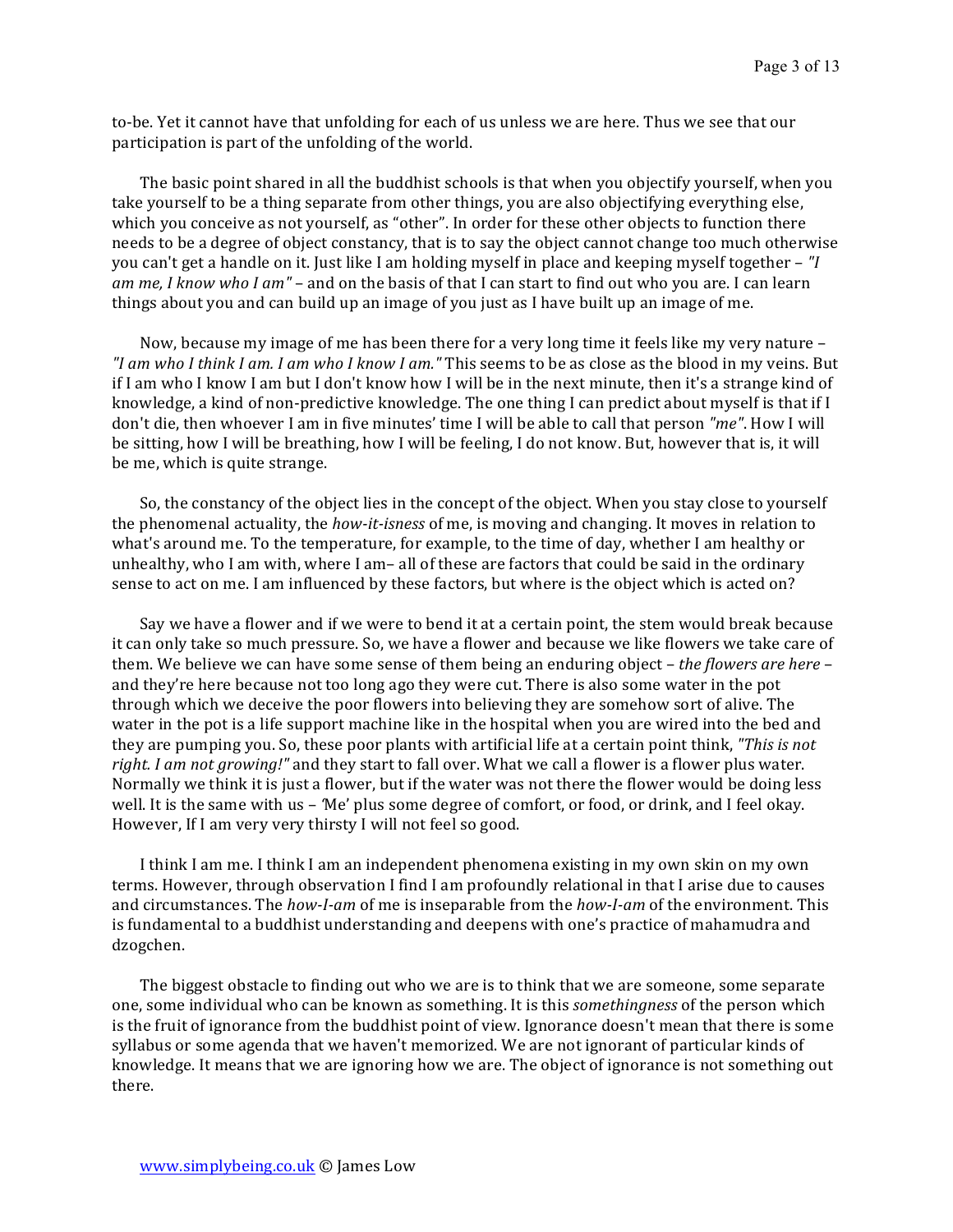We don't need more information about things. We have plenty of ideas about everything we encounter such as politics, economics, the kind of work we do, the friends we have, our family history. We can talk a lot about things, making patterns, seeing relations. What we are ignorant of is when I am talking, *who* is talking? When I am walking, *who* is walking? If you come to the dojo and engage in exercises, working with other people – *who* is here in the dojo? *Who* is learning to make different moves? Who is this? Oh, It is me! Who are you? Who am I?

This is the beginning of the dissolving of the false tension or dichotomy between subject and object. How I am and how the environment is are co-emergent, they are moving together. I am part of what is arising. I am talking with you just now because we are here in this room in this situation. How I am talking depends on the event. This public talk has a particular title, we meet here for a particular purpose, and so I am talking like this. In another situation I wouldn't talk this way. If I was doing group therapy I wouldn't be saying as much; I would be waiting for other people to speak. I am not doing that here. Therefore, *how-I-am* is part of this, or in other words, I am on the inside of this. We are creating this together. I will probably talk more than you but if you have no attention and look completely bored and fall asleep, then *how-I-am* is going to be different. Your staying awake is really good for me. It is like that. Our freedom to talk and relate is part of how we give ourselves to each other. This is very important.

The basic idea of sangha is that we are not isolated individuals. Through relaxing and easing out of our self-consciousness—out of our fears of being judged, of making mistakes, from all such anxieties that pull us into isolation—we find we are already on the inside. Inclusion is the truth, the simplicity of our lives. When we feel lonely, depressed, isolated or that other people don't understand us, that isolation is generated by certain kinds of thoughts, certain interpretive concepts which evoke different feelings. We may feel, "Oh, I don't understand why people spend their *lives doing this and that. Why can't they be more like me?"* That kind of thought is itself the force of the isolation. When we start with a strong sense of, *"This is who I am. This is how I am*," and then look at others and think, "Well, you are not me and you are not me. There is nobody here but me *because you are all something else"*, then we are going to feel really isolated.

#### Siddhartha's progress

In the historical story of Siddhartha we find a pampered young man who grew up in luxury free of troubles. He was protected from the difficulties of the world due to his father's desire that he continue the family business of clan-leadership and not take to a religious life which was a possible alternative indicated by a family astrologer. Hence, the boy grew up developing a lot of assumptions, "I am rich. I am powerful. I can get whatever I want. I can do whatever I want." He had horses and chariots and was trained in the arts of war. He had lots of girlfriends and the best of food. He had everything he wanted. So, this gave a sense of power the way in which children of rich people can have a sense of power. Their dad gives them a nice car and they feel they have become someone even if they are actually no-one.

Some time went by and then he had some experiences – he saw a sick person, he saw an old person, he saw a corpse and then he saw a sadhu, a wandering holy man. He thought, "What is life? *If* this person is sick maybe I will get sick. If this person is old maybe I will get old. If they die, probably I *am going to die.* So, what am I doing with my life?" In that moment the definition of himself which he'd held to started to crumble away. Where previously he'd thought, *"I am this incredibly fortunate handsome guy. I can do whatever I want," now he reflected, "But, I am going to die!"* The security of his self-definition started to break down opening the door whereby he could inquire into, "How I *am?"* He moved from the *what-I-am* as told by all the people around him saying, "*You're the man, the* special one," to the inquiries, "How is this? What is this body? What do I need?"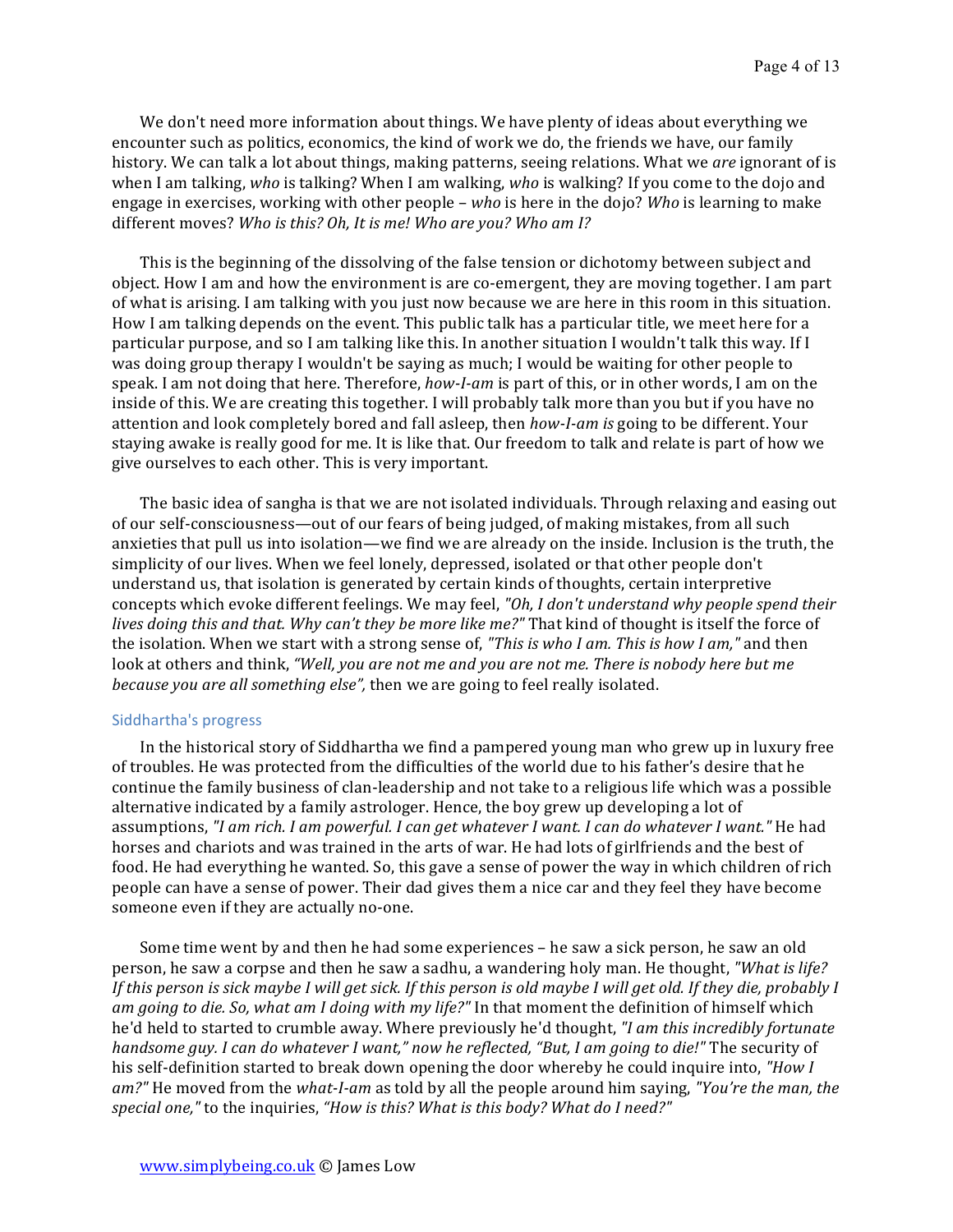On this basis he started eating very little food and undertook many kinds of extreme ascetic practices such as standing in the heat of the sun and so on. Such asceticism, *tapasya*, was well established in India and thus he became a yogi. Yet, after six years of practice at Naranjala river in Bihar, he considered, "This is not going anywhere. *I* have gone from being a rich young man to being an ascetic yogi. I know how to be an ascetic yogi in the same way I knew how to be an indulged, rich, *young person.* But, how am I?"

To be either a rich young person or a yogi, both are kinds of roles like those in the theatre. You have a script which you follow and you see what the other yogis do. You see them standing for hours with their arms up in the sky so you also do that. Then when your arms are sore you say, *"Shiva is blessing me. This is a sign that Shiva loves me."* and so you continue to keep your arms up in the air. In that way you learn all these cultural stories that give you the sense that you are doing something useful.

Then we may ponder, "*How is this? How do I feel? How am I? I am full of things I have learnt - I have taken something from outside and put it inside."* Then we may wonder if this is authentic or rather, is this an introject? Something which was not me, now is me. However, if it is not me but only temporarily me at a certain point it will fade away. If we observe the old yogis today we see they can no longer perform such austerities due to having arthritis of the shoulder from having slept on the rocks for years. They will say, "When I was young, if you could have seen me then. I was *amazing! But now it's not possible."* So even being a yogi starts to collapse. All phenomena are impermanent. Every created thing will dissolve in time.

Thus Sidhartha contemplated: "How am I?" or alternatively, "Who am I?" and on that point he decided to rest making a seat from soft kusha grass, determined not to move. He called the earth as his witness, touching her saying, *"I am not going to move. I am not going to do anything. I have been acting all my life, acting at being a rich man, acting at being a yogi. I don't want to pretend, I don't want to be artificial. I am just going to be here and not do anything."* So then, of course, thoughts arose in his mind, feelings, sensations in the body, and he just noted them. Sensation arising and passing. Emotion arising and passing. Pleasant, unpleasant – arising and passing, arising and passing. The longer through the night he sat in that way he achieved equanimity, balance. He wasn't in reactivity anymore. He wasn't building up a picture of himself on the basis of selectivity, pulling in the aspects that he liked, how he wanted to be, and pushing away the aspects he didn't like, that he didn't want to be. There is this and there is this, and they are inseparable. What he experienced was the non-duality of subject and object.

When a thought arises in the mind, if you don't grasp it, if you don't enter into it, you are aware of it. The sight of subjectivity, what in buddhism we normally call consciousness (Skt.: *abhijnana; Tib.:* nampar shepa), i.e. the aspect of consciousness that takes hold of what is arising, that grasps it, that does something with it—that relaxed and he was just open and aware. He could feel subject aspects arising and passing, and object aspects arising and passing. That was the basis of his awakening. He realized that doing less is more.

#### About teaching

In the morning he decided, "That was pretty good, I am okay. I don't need to do very much now. I *am certainly not going to talk about it to anyone else because that will just be a big headache."* However, according to the story, all the gods came, prayed, pleaded with him to teach and threw flowers all over him. He then started to teach, knowing well that whenever anybody teaches it all becomes much more complicated because people respond, *"Yes, that is all very well, that's what you*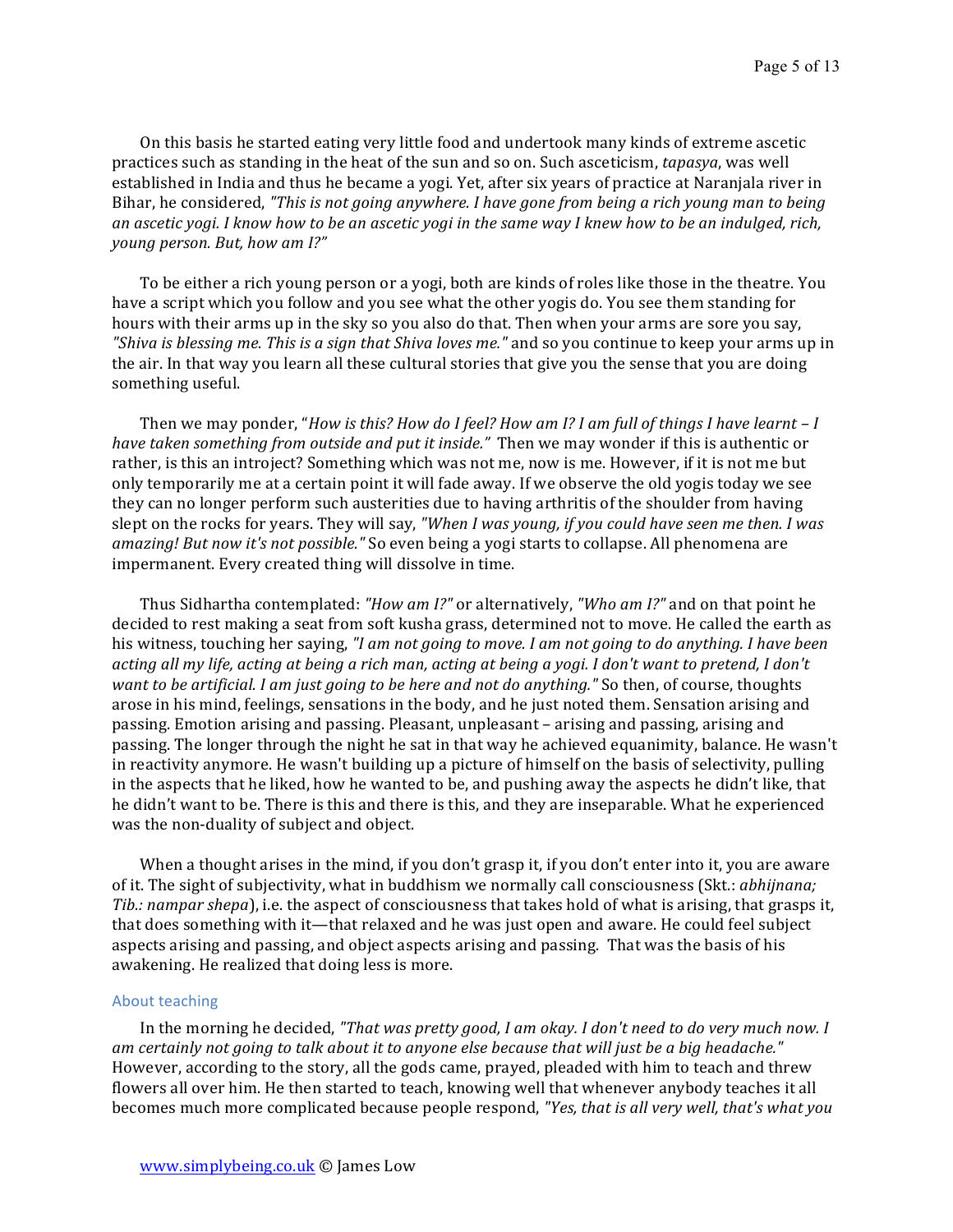*say, but for me it is different."* Thus, he had to explain a bit more, and then more and again more. Eventually he gave many teachings, according to the tradition 84,000 teachings corresponding to the dispositions and tendencies of different people. Thus arose many different teachings. They were all the same but people heard them as different.

Later, buddhist scholars started to write commentaries on all the different teachings and when you gradually accumulate all the works of the buddha, the tripitaka, there are many books, many pages and many ideas. Then the different schools became established – sarvastivadins, mahasanghikas, etc - many different groups all with slightly different points of view. Dharma became something you could know *about*. This is very sad. The buddha started by knowing about himself; found liberation by no longer knowing anything about anything but rather just being there; tried to help others but found he'd ended up created fields of "knowing-about" due to the conditioned tendency to always give a conceptual elaboration, to keep adding in ideas, building up pictures. 

#### Concepts: talking into a story

Consequently, at various times in the history of buddhism groups of people have called for a return to the first principles: Who is the one sitting here? Who is the one who is walking and talking? 

When the various answers arose they were able to recognize, *"I am speaking to myself as if I am an* object. Now there are two of me – There is me as the subject and me as the object." For example, if I say, "Let me tell you about me. I was born in Scotland. I feel like this..etc," there is the subject aspect – the one talking and describing – and the object aspect, the one being talked about or described.

We all exist within this duality – a duality internally which also manifests in our duality externally. In terms of you, I am me. Yet, when I look at me, I am all over the place with many different feelings, thoughts and so on, and thus there is a concern to find what is beneath.

In early buddhism this was examined in terms of the five skandhas<sup>2</sup>. From this point of view one looks at the person, the pudgala, in terms of form; in terms of the feeling tone of positive, neutral, or negative arising in relation to any experience; and from the identificatory perception which allows us to hear, see, taste, and touch things – "Oh, this is a flower." Even without having any thought, simply by naming it as a flower we have already brought it into our cultural mode of interpretation. It appears we are looking at a flower out there – the flower and we are not the same. That seems obvious. It seems that we sit here and look at the flower. We all see the flower so we cannot be imagining it, and yet from our different positions in the room we don't quite see the same flower. We see different angles, different shadings according to how the light is coming down from the ceiling into your eyes. We each have our precise, unique experience of the phenomenon here called flower with it's different petals and so on. But of the precision of detail, we cannot speak. How could we possibly use language to describe this? It is so incredibly complicated. There are so many subtle shadings from the pink on the tips down in through the white, into some kind of yellowy-green at the base. It is very difficult to describe, yet we get it in an instance. This, whatever this is, has already given itself to us, and if we open to it we receive it. However, when we call it a flower and try to pull it into our frame of reference, and we all agree this is a flower, the concept of flower disguises the detail.

 

 $2$ The five aggregates or skandhas are the components of what we take to be a person. They are form, feeling, apprehension/perception, volitional formation and comprehension/consciousness.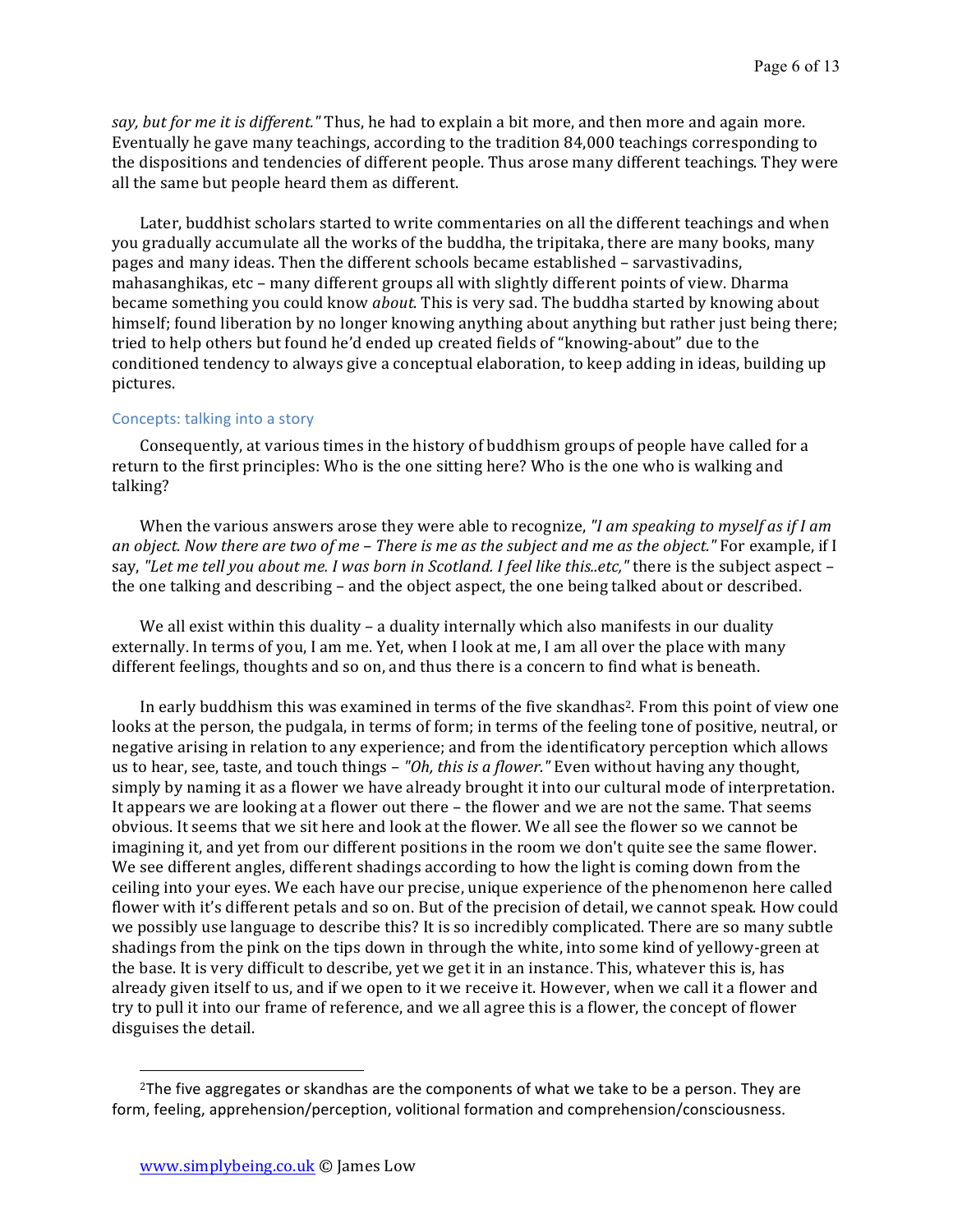We all enjoy how the concept of flower gives us some degree of power, of mastery or knowledge, which enables us to do something with it. We can take hold of it, even just within our mind. 

If, instead of applying the concept 'flower', we just look and open to it like the Buddha did, simply sitting there. When thoughts and feelings arise we don't enter into them. When we look at the flower, and we don't layer the flower with our interpretations, we find we have less and less to say, and less and less to think. This flower, when we don't fill it with us, shows us our emptiness. The more knowledge we have about flowers and the more we fill its shape with us, the more impossible it is for the flower to fulfill its task of freeing us. The flower is empty of concept and so are we, basically.

We also are basically empty of concept. Everything I say about myself, "I am James. I was born in *Scotland. I live in London. I do this. I do that,"* is myself creating a story, an image, an interpretation. You also can tell us your story. Then we are living in this field of stories and some of these stories will have points of similarity and familiarity, yet it is a cover-up. For example, experiencing the freshness of our existence when we wake up early in the morning with the air cool at dawn and maybe the light on the hills, we don't need anything. Coffee would be nice, but this is enough. Still, *Who* is there? *Who* is experiencing? A story can be told in response but that then extracts us from the non-dual, the un-separated togetherness, of what we take to be the object. The hills, the light, the shading of the tree, the softness of the breeze, remains uninterpreted as we are not telling a story, yet nonetheless we are getting everything. As soon as we start to tell the story we are forced into selectivity because language is linear coming out of our mouths one word, then another and then another as we endeavour to get a handle on it all. However, when we simply openly look, as does buddha, we find all comes at once. This is the big difference. This is why the meditation schools of buddhism are against concepts.

In daily life we use concepts to communicate. It is not that concepts are inherently bad. The reason for the distrust in concepts is because they are always presented serially. One sets out an argument or some logic trying to prove something is this because of that, this because of that, which ever proceeding along. However, pre-conceptual experience comes all at once. Dawn light is all at once. When one goes outside and looks at the forest a hundred trees, a thousand trees are given all at once. Only after does one start to name them pulling them into one's frame of reference, through one's culturally determined attributions of value. Because we have a human body we say this is so and so, whereas the birds in the forest don't. The ants in the forest also don't say that. The ants climb up the tree and some of the birds will try to eat the ants. They all have their own relationship. However, we human beings mediate or transform our experience through concepts, and the reason we do so is that we can agree on concepts.

We can call something a flower and all agree what is a flower. Of course, flower is an English word. In French or German one doesn't say flower, but in English we say flower. So we are already cooking it, we are already putting a little turn on it. Each language brings a particular flavour to it, the flavour of interpretation. How could we speak to the flower about its flowerness, the truth of its being a flower, without cooking it? We have the raw flower, the naked flower, of which we cannot speak. Everything we say about the flower is a violence to the naked flower.

At certain periods in time the naked female form was seen as an invitation to rape. In many stories, for example, a naked woman is bathing in the river when a knight rides along and dismounts wanting to have the woman. It's a sad story but it happens. We see nakedness as unprotectedness. We learn to protect ourself as we grow up through our teenage years when we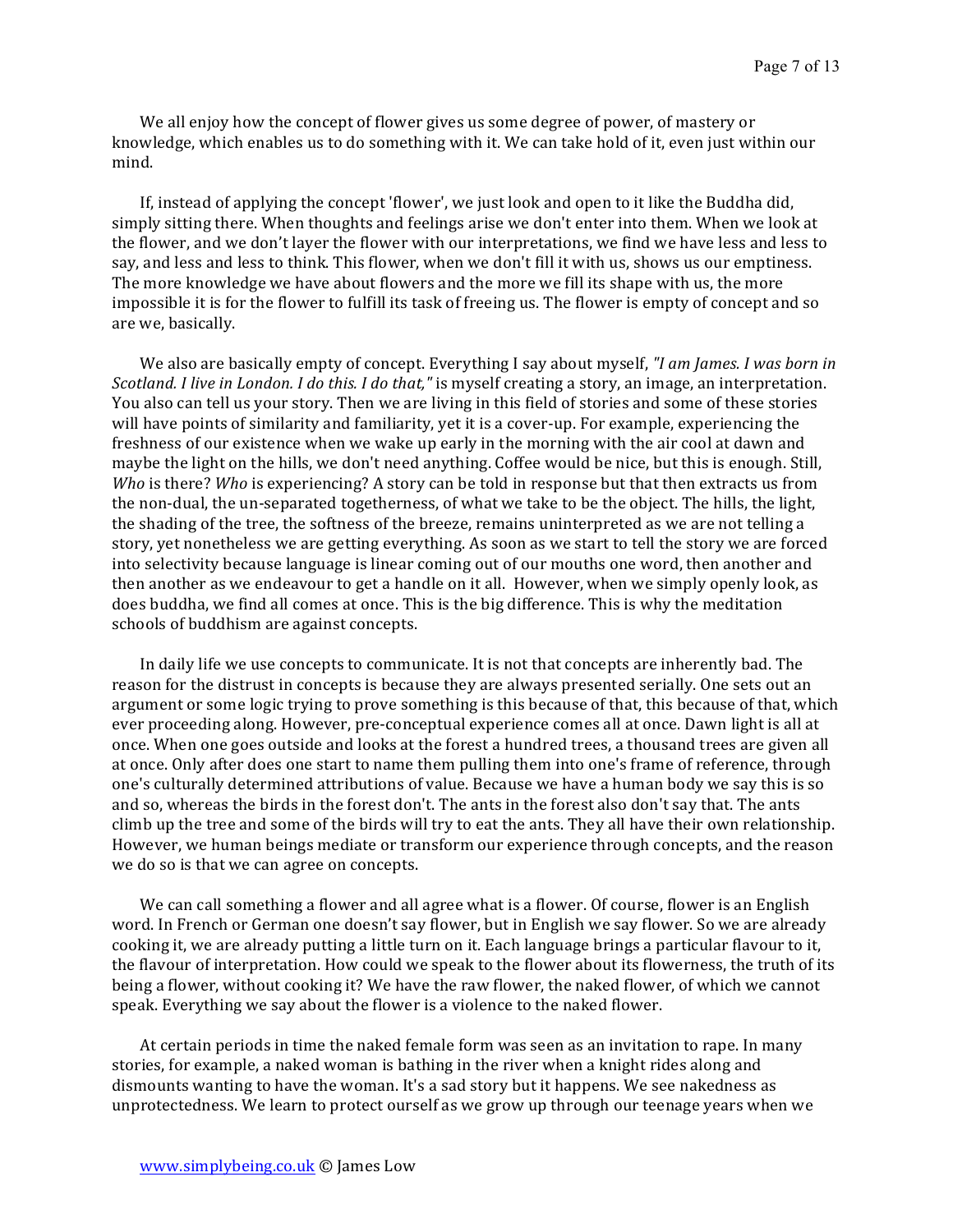don't really know how to work out men and women. We learn somehow that we can go forward or back in certain situations. I think that is the truth of our learning. But naked? That is vulnerable. So if we impose our concept of flower onto the flower, what is it going to say? So, to call it a flower, even to say that it's a beautiful flower, is to pull it into my world. This is a kind of violence because I am saying if I can pull you into my world I am using you to validate my intelligence, my learning, my sense that I know about the world. But if I go into the flower's world and I look and look and look, I may appear like the village idiot. Therefore, I want to tell the flower that it's a flower because it returns me to my power. This is the difference between the formation of the ego and the quality of awareness. 

Awareness is the quality of the mind that simply shows or illuminates without distortion. Awareness has no violence to what is there as it does not apprehend it, it doesn't take it in any way. It is just with it. Once we start to comment on it and pull it into our world then we have our ego structure: '*I* like these flowers' or '*I* don't like them.' 'I remember my mum liked them and because I *didn't like mum I never have these flowers in the house.'* Or, *'I miss my mum so I always buy these flowers.'* We can see how our cultural movement influences this and how by forcing the flower to be part of our world we never see what it is in herself. The gift of the beauty of how it truly is remains hidden by our own insistence on pumping out our ideas, our projections. We then take our projection to be intrinsic.

The flowers, les fleurs. When we have two languages we have two different identifications. These words have different moods and connotations in the different languages. But if we don't call it something what will we do with it? We won't do anything. Say, for example, we come into a room and look around noticing things hanging on the wall we may think, *"What do they do with that? Why would they have that?"* This is our mind, it is quite active. We are trying to work it out. We want to know what is going on, what's the deal, "Is there any place in this for me?" These are the basic concerns of the separated individual. Understanding this is fundamental for meditation practice because the task is not to have no concepts, but rather to become less reliant on them. If we had no concepts we wouldn't be able to function in the world and communicate with other people. I am using a lot of concepts right now. However, when we meditate we want to ease our way out of reliance on concept, so that any concept is free to arise, to come and go. Free to be self-arising and self-liberating.

What appears through the senses as sound, as light, and so on, arises and passes. Light is movement – it comes in through our eyes – it is not a thing. Sound also is vibration, it doesn't rest anywhere. If the movement stops the sound stops. If the movement stops the light stops. These are evanescent, transient, changing, but also they are revelatory. There are showings, but not the showing of something. They are just showing. In meditation the aim is to move from grasping at things, filling them with our ideas about them, to the place where we experience the freshness of the space of the emerging of whatever is arising and passing, however it is. Good thoughts, or at least what we take to be good thoughts, come and go. We get a pain in our back and it comes and it goes. Our neck feels a bit tight and then the sensation changes and goes.

#### Mahamudra approach

Everything which arises, passes. The more we stay with that the more we see that we are grasping only echoes. The sound has already gone, the moment has already gone. This is just some echo or some shadow. That is what the concept is. The concept is like a snail on the ground that leaves a little silvery trail behind it. We are always tracking the world after the moment. We are always behind in time when we are thinking about it. But, when we are on the point there is nothing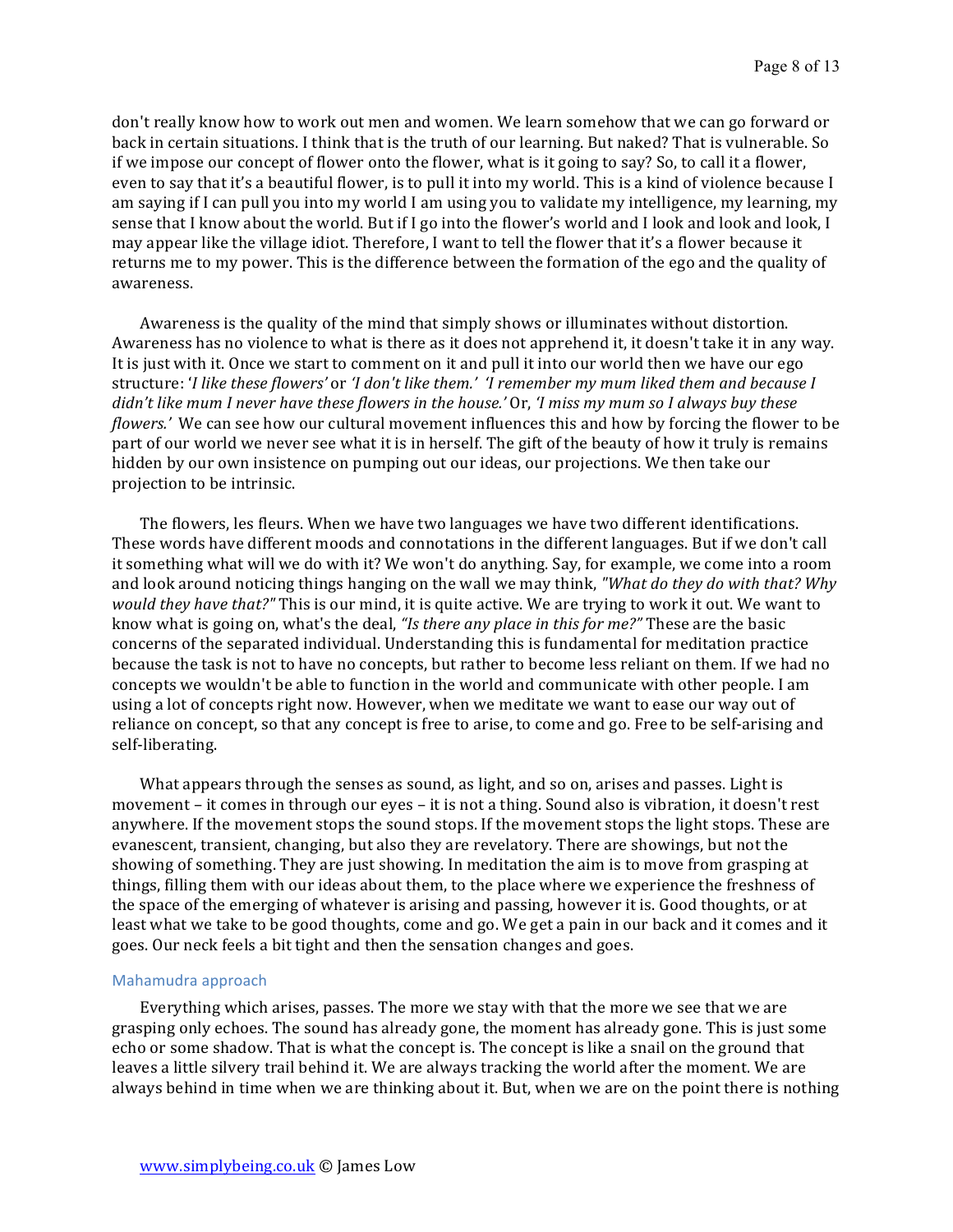to say, and yet we get everything. Everything was freely available. That is the basic way of proceeding in both mahamudra and in dzogchen.

The term *mahamudra* is translated in different ways. *Maha* means big in Sanskrit, while *mudra* means a gesture. *Maha* also means shunyata, emptiness, because there is nothing bigger than emptiness. *Mudra*, as gesture, is the gesture of emptiness. In the traditional example we have the mirror and the reflection. When we look in the mirror we do not see the mirror but we see a reflection. The mirror shows itself as reflection. Similarly, emptiness shows itself as the gesture and that gesture is all that we see, all that we hear, all that we taste, every experience is the gesture of emptiness. The Heart Sutra is an early text dealing with the nature of emptiness wherein it is stated that form is emptiness and emptiness is form. Emptiness here means that form shows itself and therefore is undeniable.

Within this room we see all around, but what do we see? There is some heavy black punchbag that one could punch, kick, headbut or whatever - there is something there. That looks obvious. Yet, is the somethingness of the punchbag in the object? Because this room seems like a sports room we impute the idea that this bag is probably used for hitting, for strengthening one's arms. This is our mental process. We have gone from trying to work out what it is, to formulating our interpretation, and then to projecting it into what is there. We then feel satisfied with the marriage of our projection and the object – "May they live long and happy together!" From now on we take for granted that it is what we say it is.

This is very important to recognise in our meditation, because in that moment we are intelligently stupid. Our intelligence, in being able to work out what it is, has brought us to our definite conclusion and now we can fall ignorantly asleep! *"It is a punchbag. It is what I say it is."* The mind collapses on the object and subject and object are separated. But if we just stay with it we find that it is unfathomable, that we never get to the bottom of it. It is shining. Thoughts fall off it, they slip away. It is beyond thought in its facticity, just as this so-called flower is beyond thought in its givenness. 

I put the flower into the flower and then I know it is a flower. But if I don't tell it so, then what is it? When the mind moves the 10,000 things arise. When the mind doesn't move, nothing moves. What is it? Many hundreds of koans are exactly on this point. Then we start to see all the knowledge we have, all that we have accumulated in school, in university, through our working life, through relationships and so on, all of this incredibly varied information and skill and technique which can be very useful, can also be toxic. Where is it coming from? The flowerness of the flower is in my mind. Without being omnipotent or narcissistic I can say there is no flower without me. It is not that I am the king of the flower, "Dear flower, I will take care of you. Don't worry." It's that the flower arises with me. Self and other arise together – we are co-emergent. The dead world, the world of the walls, the ceiling, the neon light, the wooden floor, the punchbag – the world of *things* that exist out there as things in themselves – we start to see this is our delusion. There is no world without me.

#### Concepts are an aspect of compassion

When we rely on concepts then we agree that we are in Geneva. We can agree about where we are in Geneva. When we sit within our conceptual interpretation we have communality. When we look at what we call a flower we do not know what each other sees. We can imagine and talk about, and in the talking about it we can agree something about the colours and so on. Concept is meeting concept. But is direct experience meeting direct experience? We cannot say. There we start to see social life, human culture, is always mediated through concepts.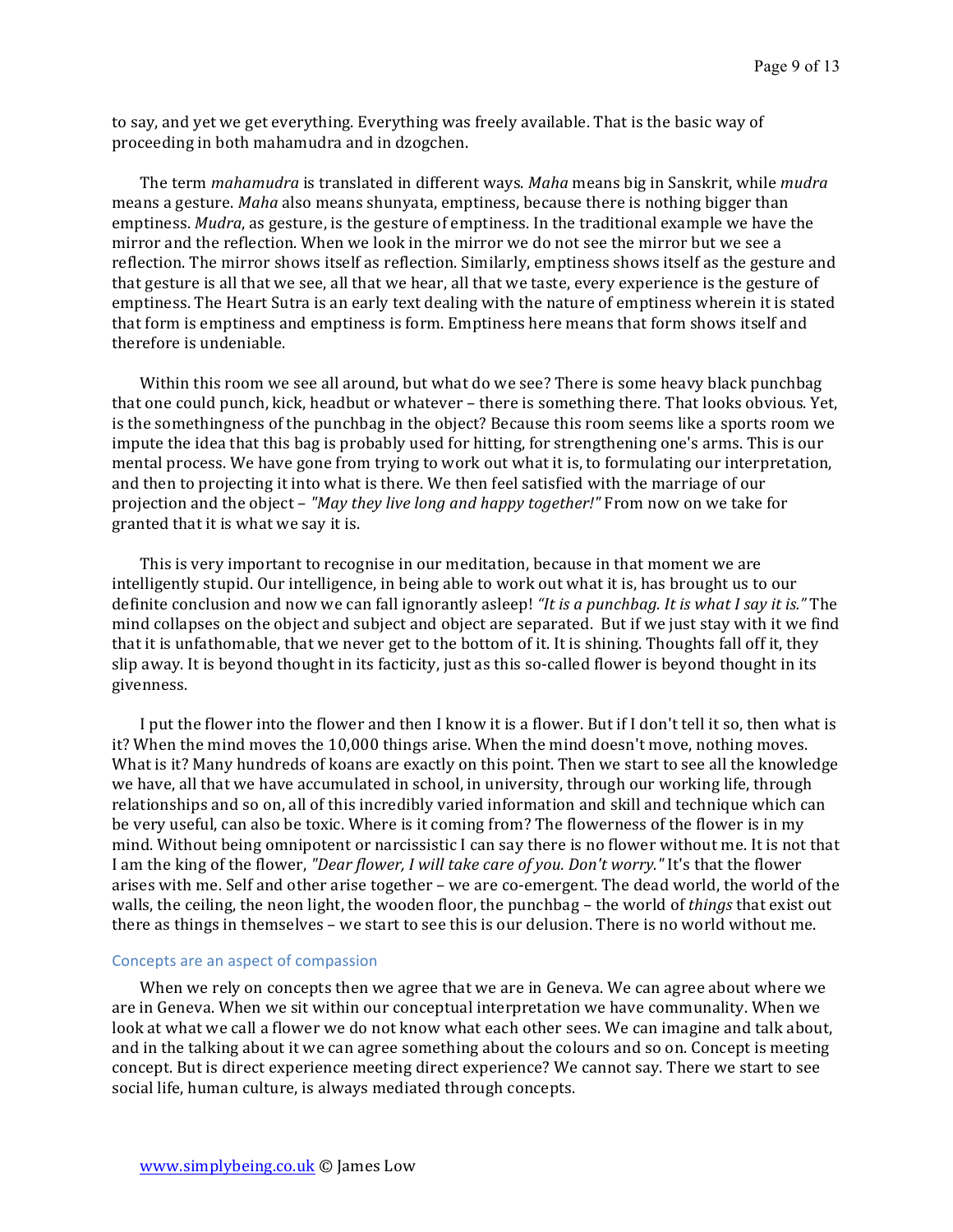That is to say concepts are part of compassion in buddhism. Concepts allow us to relate to each other. To have some sense of intimacy. We can say, "*How did you sleep last night? Do you feel fresh today?"* It is something quite nice, quite sweet that gives us a sense of proximity so that we can come in some way close to another person's experience. That is what it does. It doesn't establish truth. If, however, we want to establish the truth, concepts are not the path.

We have the two aspects of wisdom and compassion. Wisdom means awakening to emptiness. If we want the emptiness of the flower to reveal itself, leave it alone. Don't tell it what it is, don't think about it. Befriend it, be with it, let it show itself and in that receptivity emptiness will be revealed. There we can see the nature of samsara or this revolving world of limitation. Because we confuse the method of compassion with the method of wisdom we think we can talk our way towards the truth. We think that by refining and polishing our concepts we will somehow get a true account. But all we will ever have is a moment of sharing.

There are so many paintings of flowers. Incredible French painters like Fantin-Latour have painted with such detail a bowl of roses that it's hard to believe it's just a painting. A painting is an interpretation, an idea giving the mind something to turn on. Whereas this flower requires nothing from us. We are totally irrelevant, redundant, not required. This flower doesn't need us, but we need her. She will lead us home to our essence, and yet we will cover her (with concepts). Very interesting. The object strips the subject revealing awareness, whereas the subject covers the object obscuring awareness.

#### Eyes open

This is why in the practices of mahamudra and dzogchen we meditate with our eyes open, with our senses open. We are not going into ourselves. We are not finding some inner secret truth about ourselves. We are allowing the unimpeded flow of experience arising and changing, ever-moving, just like this, as it is. Then we start to feel a bit light and free, the body becomes light and pliable. We don't need to do any exercise at all. If we just stay open to the world it will soften us, our spine will bend. What makes us rigid is concept and especially the power that goes with concept, of being someone who knows something. Then at work you take on responsibilities, you have a responsible post, people expect you to know, expect you to do. That seeming gift of power makes you sclerotic, you develop a shell, you cannot move, you become rigid with power. Mr Putin is like that. He does plenty of martial arts and yet it looks to me that he has got a frozen body. Just see how he walks.

Mahamudra, the gesture of emptiness, means the empty phenomena of the world will show you everything if you don't overinterpret. The world doesn't need interpretation. In the course of the following two days we have together we can look at the nature of ignorance and how it arises. But in particular we will be looking at the mind a lot in terms of meditation so that we start to see how to be present in the world of phenomena  $-$  external phenomena and internal phenomena  $-$  without blocking them and without relying on them. We don't take refuge in things or concepts about things. 

We take refuge by relaxing into the open presence of emptiness, what's called the ground, the base or the source. By being relaxed and open we find everything moves freely through it and therefore we do not have to struggle so hard.

Everything which arises, passes. The more we stay with that the more we see that we are grasping only echoes. The sound has already gone, the moment has already gone. This is just some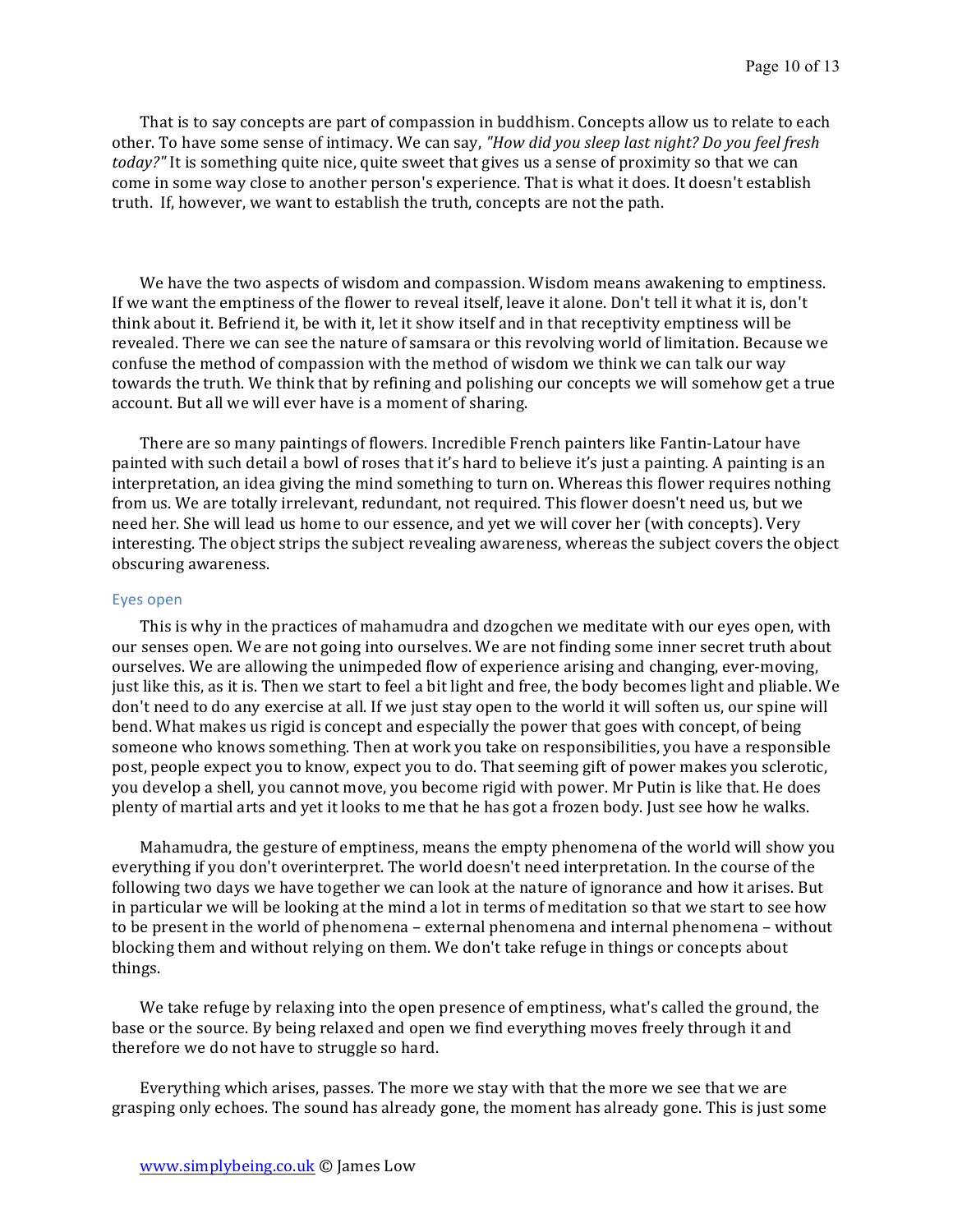echo or some shadow. That is what the concept is. The concept is like a snail on the ground that leaves a little silvery trail behind it. We are always tracking the world after the moment. We are always behind in time when we are thinking about it. But, when we are on the point there is nothing to say, and yet we get everything. Everything was freely available. That is the basic way of proceeding in both mahamudra and in dzogchen.

#### Spontaneity and intuition

Then we find that these two wonderful features of existence - spontaneity and intuition - start to ripen in us more and more. We don't have to prepare for life because we are with life and life will speak through us. There is nothing more deluded than to imagine you are the one who is speaking, the one who is talking. Talking is talking. Walking is walking. Who is doing it? No one is doing it. When you come to the stairs you go up. When you go out in the countryside and walk up the hill you don't walk in the same way as you walk on the pavement in Geneva. You don't have to decide, "Now *body, let's have a little talk before we arrive at the hill.'* You look at the hill and your hips open up a little bit because now you are going to have a lot more pelvic shifting. You have to be more aware of your ankles and your knees. They can be quite challenged on the hill. The quality of the stone whether it is stable or not is something you need to be able to identify in a microsecond because if you put more of your weight on a stone that wobbles you may damage your ankle and if you are on a hill that's not good. You have to be there through the body.

Who is being there? Not anxiety. Anxiety will not help you. Trying to do it is impossible because the hill is showing itself to you. You feel it coming up through your feet. If you think about it you will be too slow to shift your body. You trust, and you find the hill is walking you. You give yourself to the hill and the hill shows you how to be with her. It is very intimate.

It is like going to bed with someone for the first time. You don't want to say, *"Excuse me, can we have a checklist of what you like and what you don't like... Oh okay, after five minutes of this I should change and move onto the next thing."* That would not be called romantic or even erotic. You feel it. The other person shows you.

Or if you are preparing food then the quality of the tomato or the hardness of the skin on the aubergine will show you what to do. Should you make a ratatouille? Could you put it in the oven? It depends how fresh the vegetable is. Clearly the world is showing you how to cook it. This is everything, unmediated. You have a little bit of background knowledge but that is not the leading thing, that is the assistant in the kitchen. The main thing in the kitchen is what is there in your hand. You pick up the tomato and you feel the skin, "Ok, put that aside for some sauce later."

This is the real meaning of mahamudra. It is not that we are gesturing towards the world but the whole world is nothing but gestures, shapes arising, forming, moving towards us invitationaly. For example, when meeting different people we interact in different ways. With some people we shake hands, with some we give a kiss on the cheek, with others we give a hug. It arises as you go towards the person. Your body can feel how to be in that moment with that person because their embodiment is giving you permission or not. You have to be there. If you have got a thought in your head that will get in the way.

It is not that thoughts or memories or plans for the future are negative in themselves, it is that they are not able to be the leading movement of life. They are assistants, ancillary, supportive factors which can be entrained into the task. In order to do that we have to allow the free movement of experience to arise. That means that we have to get close to our own neurotic shaping, our anxiety, our closure, our depressive tendencies, our social anxieties, avoidances, our rigidity,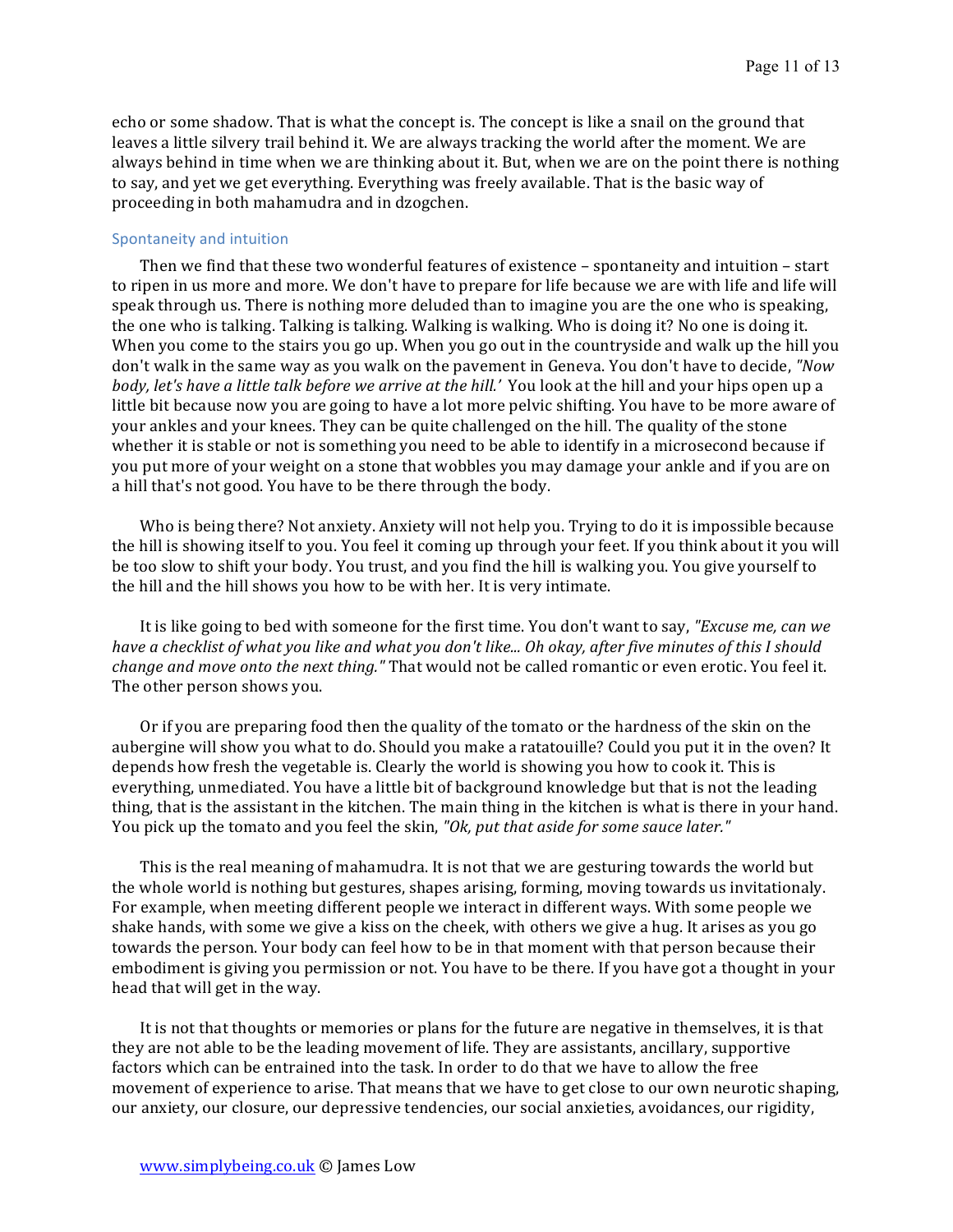our obsessionality, "It has to be done this way. If you don't do it this way it is wrong, wrong. It really is. *It is wrong.*" There are many people who feel like that. You find it amongst practitioners of dharma. I'm sure you get it in martial arts too. You get it everywhere. Somebody always knows 'the right way to do something'. Actually, the only right way to do something is so that it doesn't hurt you or someone else.

Maitripa gets his name from this quality of compassion and love. It means a kind of loving connectivity, maitri. It's a connectivity free of judgement, free of bias, free of saying, *'This is my friend, this is my enemy, I want to help this person more than that person.'* Maitripa's name itself is showing an openness and a connectivity free of bias. He lived in India in the 9th century AD when there were many many yogis moving around. The yogis belonged to different buddhist groupings but, of course, they were hanging out with hindu yogis of various kinds too. They would go to the same kind of cemeteries, the same kind of tantric pithas in Orissa, Bengal, and so on.

There are many shrines of the goddess Parvati, Shiva's wife. When she died Shiva would not let go of her body so he held it and danced and danced and danced and gradually her body started to corrupt and bits started to fall off. Eight major parts of her body became the eight major cemeteries and then small parts became little secondary shrines and so on. Buddhists went to meditate in these places as did the hindu yogis so there was a lot of interaction.

Nowadays people ask are you hindu or buddhist? You could be both. Why could you not be both? What's the difference? "Oh, we buddhist have shunyata." But hindus also have shunyata. Everybody has everything if you go deep enough. If you meditate you'll find it's there. If you go down through the veils of culture, of learnt internalized interpretation and just stay with what is  $$ everyone gets the same thing whether you are a jesuit, hindu, buddhist or jain. You get the same thing because you're taking the self construct out of the picture. Atman is unified with brahman when the individualizing personal constructs are dissolved and then it is just open.

Maitrupa is from a time when there was little hierarchy, people were sleeping under trees however they wanted. They placed themselves outside the capturing of social demand, of family demands, of the local king's demands, of monastery demands, and so on. In order to be free to express what was arising. In Bengal you can still see many sadhus who live that way.

The quality that will come through in the text that we will start to look at tomorrow is one which is very simple, very direct, and relates to ourselves as we actually are. It is an invitation to give yourself a holiday from the work of self and world construction. It is not all up to you – you are not the lonely hero. You can let go and if you let go everything will not collapse. It's the same with every aspect of life. Whether you are working in an organization or whether you work for yourself whatever you do, whether you sit at home - however you spend your time - if you lessen the commentary about your existence and give yourself more space, more time to be present with your life as it shows itself radiating out of you, shining through you moment by moment, you will not get less. In fact you will get more by doing less.

This is the great paradox – in our lonely ego-self, so conditioned by our time at school and in the family, maybe a rivalist relationship with a sibling, maybe being competitive at school, wanting to be in the football team, wanting to be good at mathematics, whatever caught you. Will I get to be in the choir? Will I be able to play basketball? Will I be on the inside? You try hard to privilege this aspect of your life and you let other potentials recede. There are many things that we could have done with our life that we never did because we did the things we were good at and if we do the